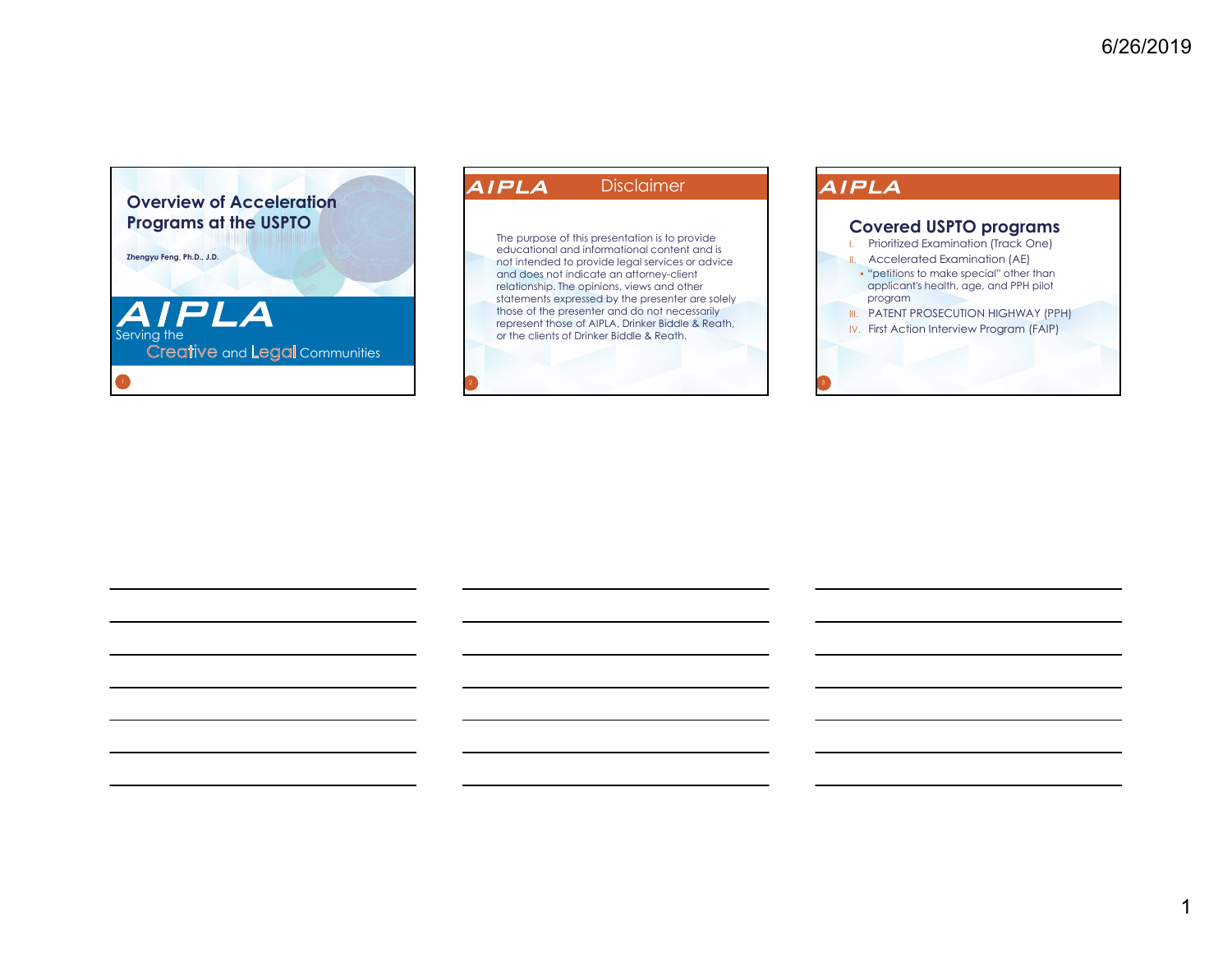#### **I. PRIORITIZED EXAMINATION (TRACK ONE)**

GOAL: bring inventions to the marketplace faster

- Final disposition in about 12 months
- Final disposition: final Office Action or allowance
- "Special Status"
- A maximum of 10,000 applications per fiscal year
- Gaining popularity since 2011

### AIPLA

#### **TRACK ONE (cont.)**

#### **Key Requirements**

- Original or plant applications National stage (§371) applications are ineligible
- Fee: \$4,000/\$2,000/\$1,000 (large/small/micro entity)
- $\bullet \leq 4$  independent and  $\leq 30$  total claims; no multiple dependency
- At initial filing or Request for Continued Examination (RCE) filing
- Request made *before* mailing an Office action responsive to the RCE

### **AIPLA**

#### **Track One Status Stops with: An extension of time Amendments** result in  $\geq 4$  independent or  $\geq 30$ total claims, or multiple dependency **Mailing a final Office Action Allowance** RCE • Notice of appeal Request for suspension of action Abandonment Examination is completed o *As defined in 37 CFR* § *41.102* **TRACK ONE (cont.)**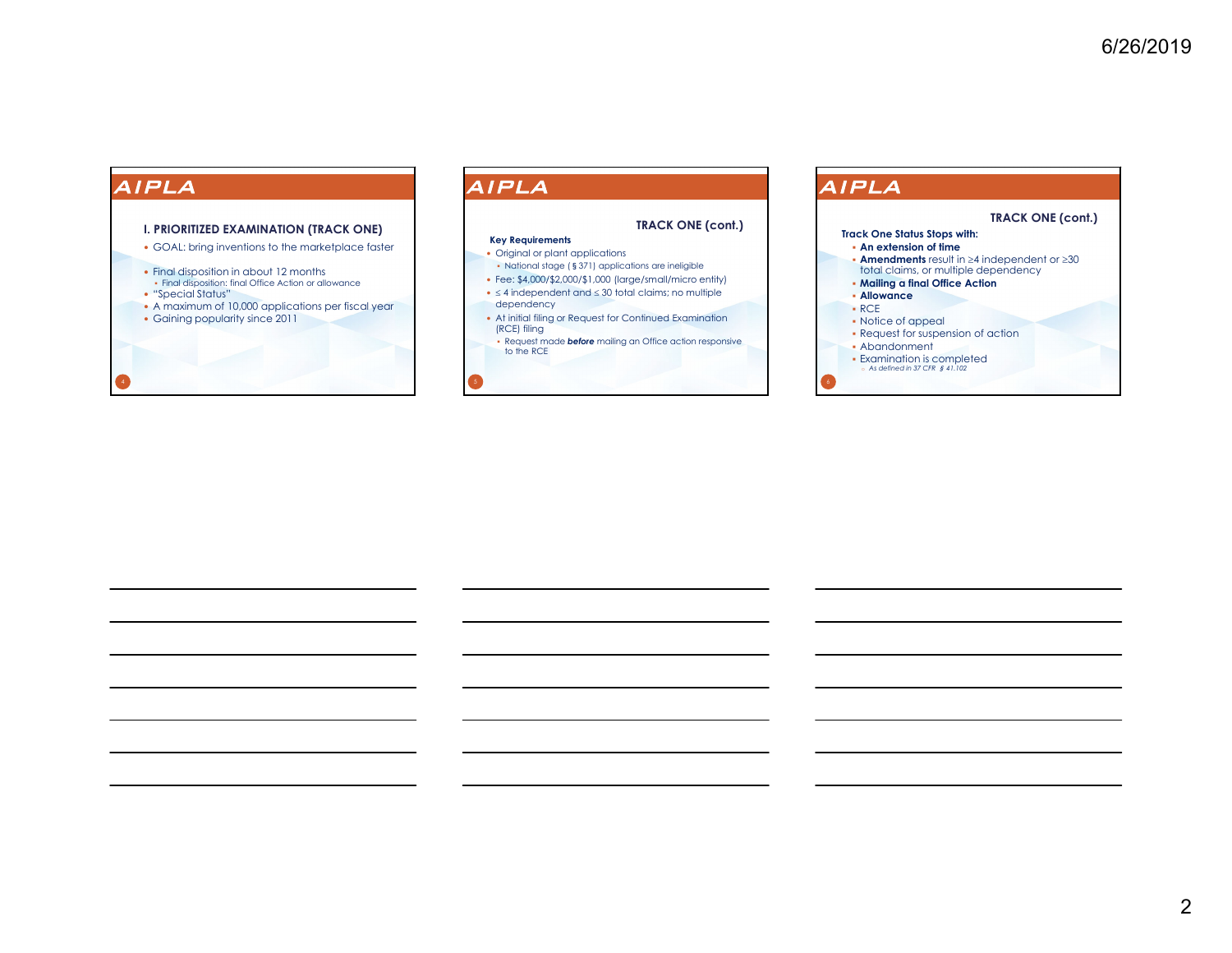7

#### **II. ACCELERATED EXAMINATION (AE)**

- GOAL: Achieve a final decision within 12 months from the filing date
- The new requirements apply to all petitions to make special, except for: Age and Health
- Patent Prosecution Highway
- Effective August 25, 2006

### AIPLA

#### **Key Requirements**

#### Be complete at filing

 <sup>≤</sup> 3 independent and ≤ 20 total claims; no multiple dependency

**AE (cont.)**

- Petition and fee (\$140/\$70/\$35)
- A statement that a *pre-examination* search was conducted
- An *accelerated examination support document* (AESD)
- Claim amendments may require an update AESD

### AIPLA

#### **AE (cont.)**

#### **AESD**

- An *information disclosure statement* (IDS) citing each reference deemed most closely related to the subject matter of each claim
- An identification of *where each limitation disclosed* in the references is found
- A *detailed explanation* of how each claim is patentable over the reference
- A concise *statement of utility* of the invention
- A showing of *support for each claim limitation* in specification and any parent application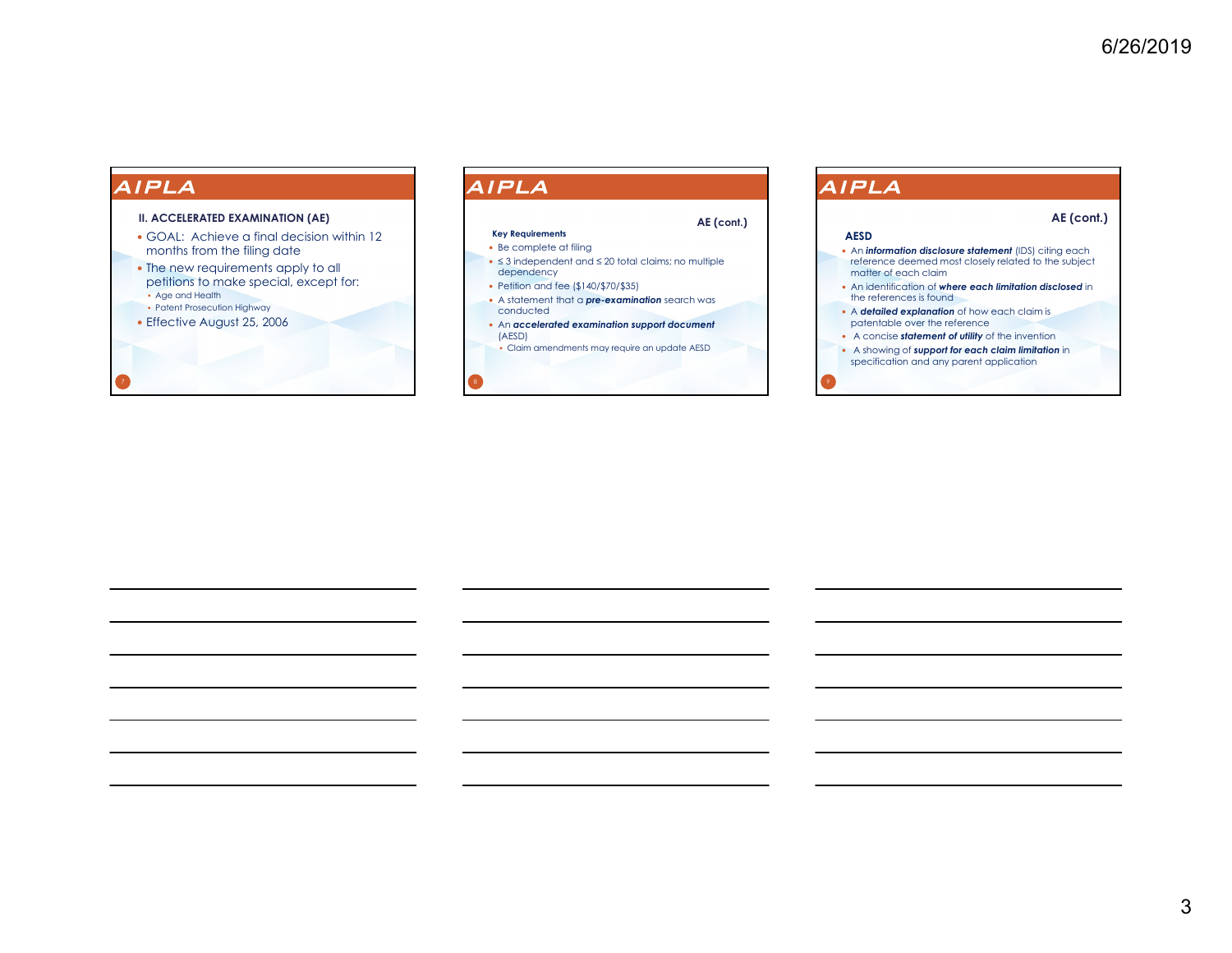

### AIPLA

#### **III. PATENT PROSECUTION HIGHWAY (PPH)**

- Second patent office can leverage the search and examination results of the first patent office
- Provide a useful tool to expedite prosecutions of claims toward patentability
- Decrease costs of prosecution
- **Excluded:** plant and design applications, reissue applications, reexamination proceedings, and applications subject to a secrecy order

### **AIPLA**

#### **PPH (cont.)**

#### **General Requirements**

- Priority connection between applications
- Claims must "*sufficiently correspond*" to those of the first office
- Office of earlier examination (OEE) work product (translation potentially needed)
- References cited in OEE word product
- *Before* mailing first Office Action on the merits Pay extra petition fee to expedite the grant of a PPH request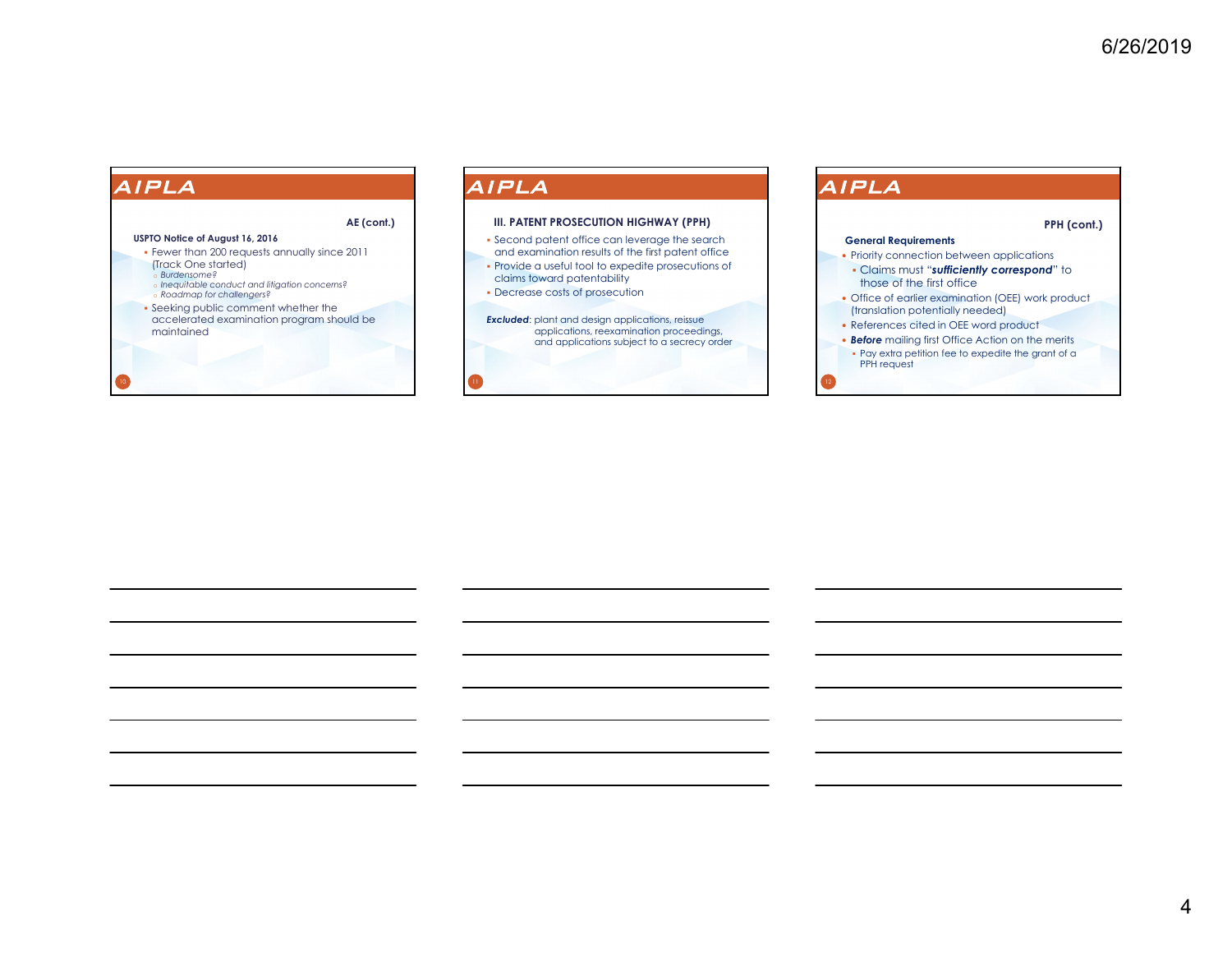

#### AIPLA **Track One Prioritized Examination** Accelerated Examination



# AIPLA

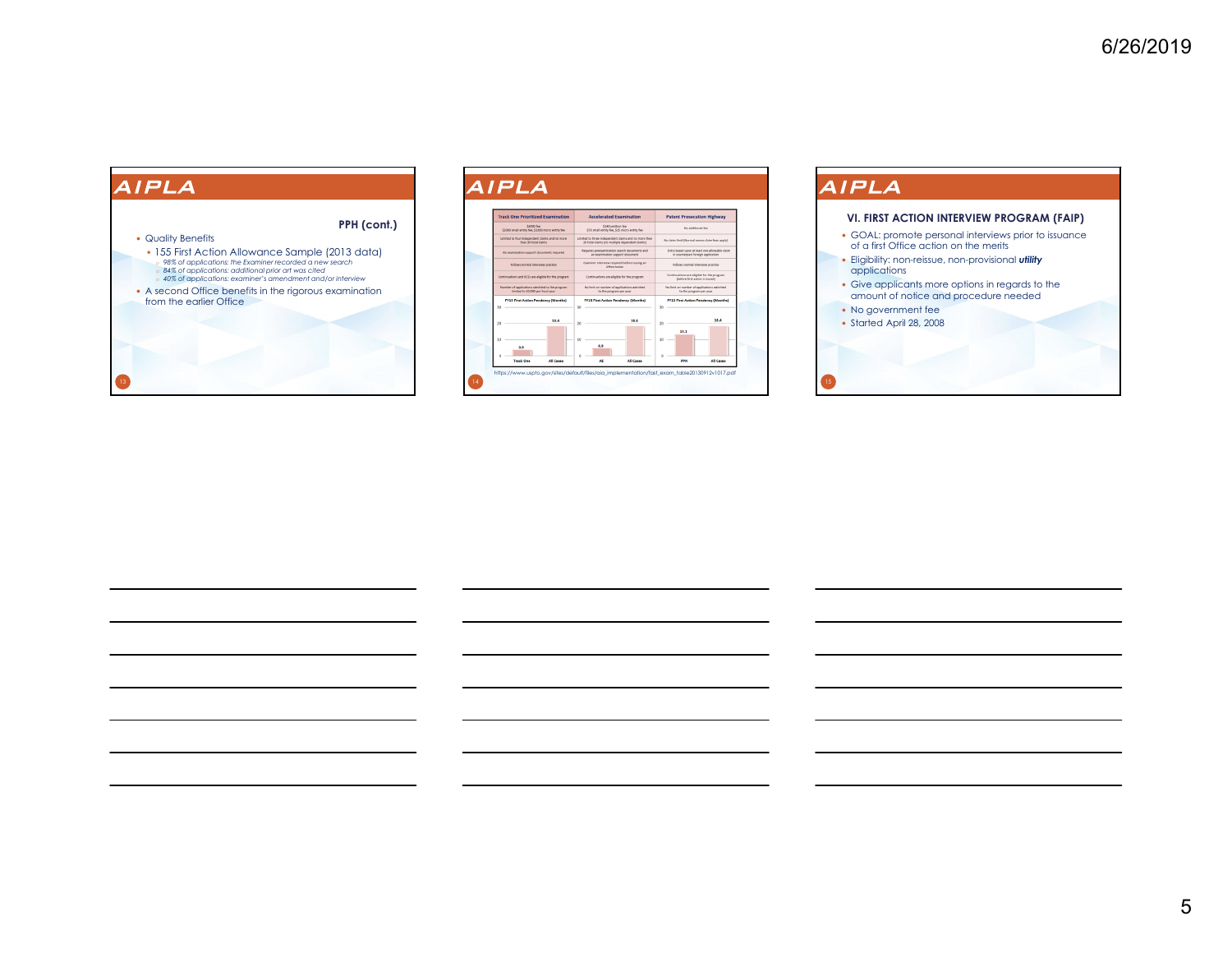#### **Requirements**

- $\bullet \leq 3$  independent claims,  $\leq 20$  total claims, and no multiple independency
- Must claim only a single invention
- Before mailing of the first Office action on the merits

**FAIP (cont.)**

# AIPLA

#### **Procedures**

- Applicant files a request
- Examiner conducts a prior art search
- Examiner provides a Pre-interview Communication Applicant schedules the first action interview and file a proposed amendment/remarks

**FAIP (cont.)**

# AIPLA

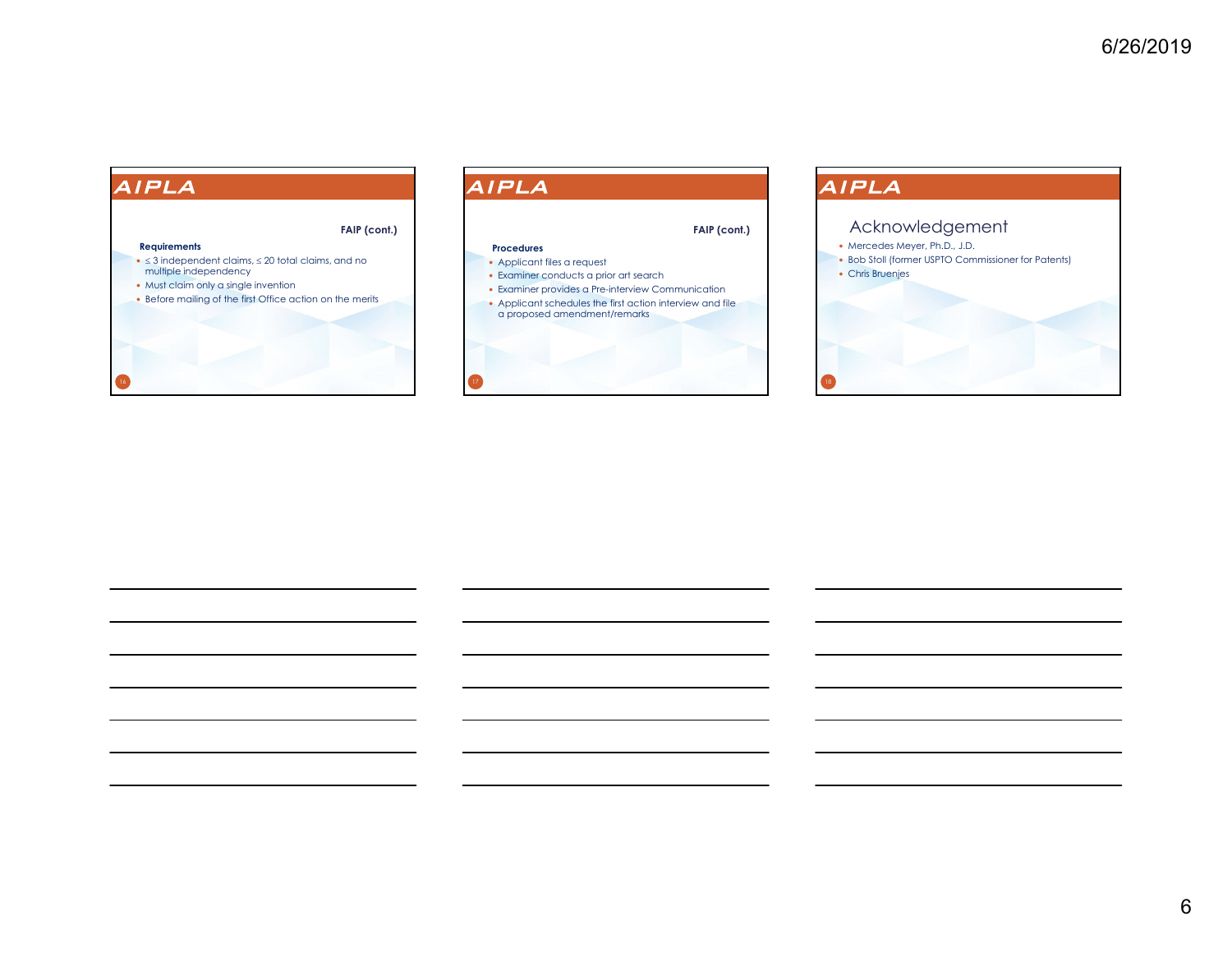